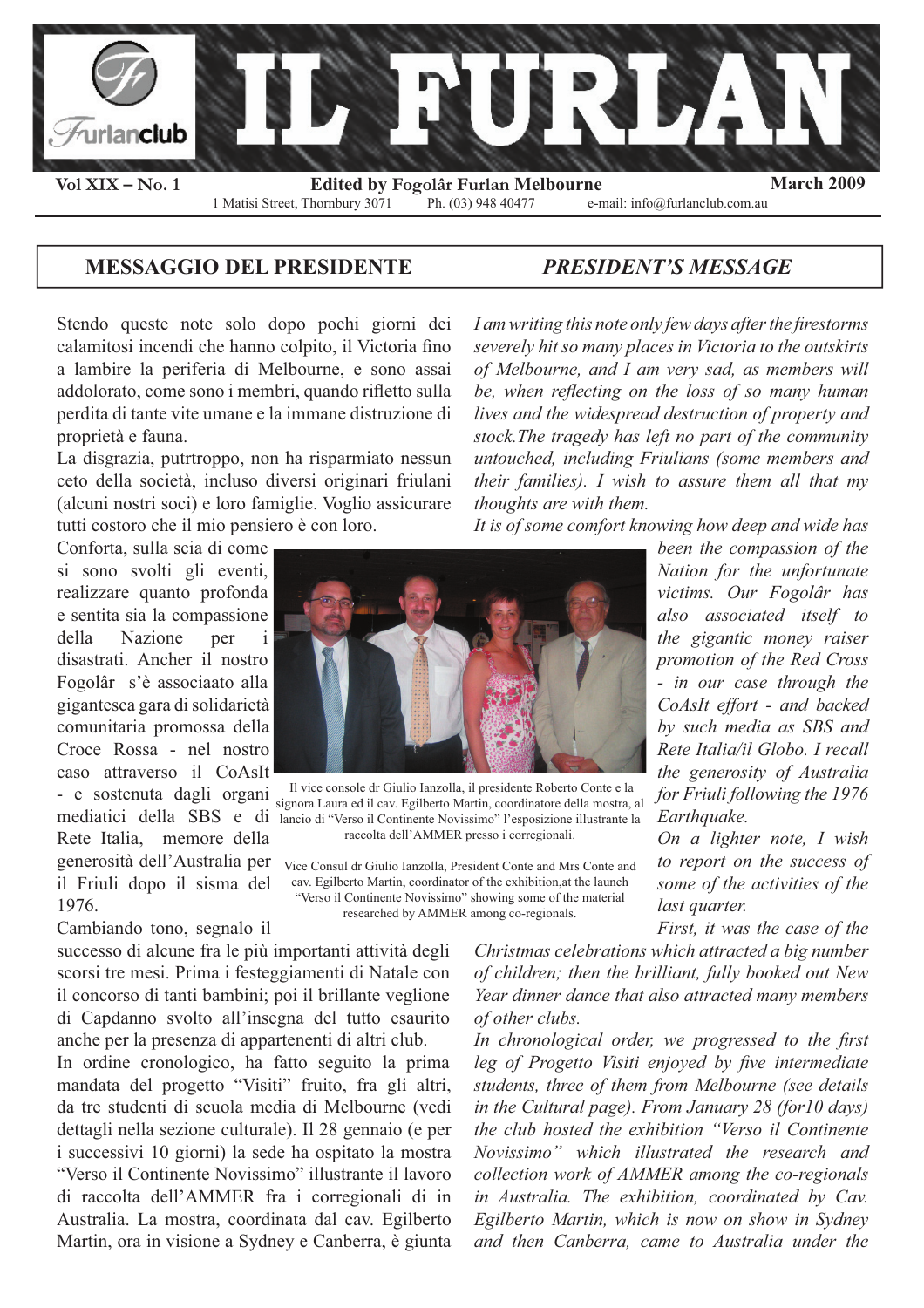in Australia sotto gli aupici di CRAF di Lestans. Siamo grati a questi due enti della Regione Friuli Venezia Giulia.

Al momento sono aperte iscrizioni per altre tre complete borse di studio che si svolgeranno in Regione; sono i progetti: (1) "Studiare in Friuli" di Cividale, (2) "Origini" di Trieste e (3) basato a Spilimbergo presso la nota Scuola Mosaicisti. Per ulteriori particolari rimando gli interessati agli avvisi esposti in sede.

C'è stato un avvicendamento in cucina. Partito un cuoco, è arrivato un'altro: Domenico Surace. E con lui è arrivato anche un nuovo menu che mi auguro incontri l'approvazione dei membri. Ai soci chiedo di concedergli il tempo di dimosatrare le sue capacità e, se necessario, offrendo il "positive feedback" su quelli che sono i loro gusti e le preferenze.Mi compiaccio annunciare che il club ha deciso concedeere delle speciali donazioni alle scuole primarie di Pender Grove (Statale) e Holy Spirit (Cattolica). Questa iniziativa conferma l'impegno del Fogolâr nell'assistenza di organizzazioni comunitarie e l'interesse per l'insegnamento della lingua e cultura italiana.Infine, ma non ultimo per importanza, è stata inserita nel calendario sociale un'altra forma di intrattenimento: il bingo, con 2 x 15 giocate ogni lunedi sera a partire dal prossimo 16 marzo, il tutto incentivato da jackpot di \$1000. Tentare la forte vale la pena.

Ai membri, alle loro famiglie un caro augurio di una Felice Buona Pasqua.

Robert Conte, Presidente.

*auspices of CRAF of Lestans. We are grateful to these two entities of Regione Friuli Venezia Giulia.*

*At the moment enrolments are open for three more complete Regional scholarships They are for the projects: "Studiare in Friuli" of Cividale, "Origini" of Trieste and one based at the renowned Scuola Mosaicisti di Spilimbergo. For details regarding these projects please refer to the Notice Board at the club.*

*There has been a change in the kitchen. Gone are the old chefs, we now have a new head chef : Domenico Surace, who brought with him a new menu that I am sure will meet the members' approval. I simply ask that all members allow him some time to show his ability and, if necessary, the courtesy of positive feed back about their tastes and preferences.*

*I am also happy to announce that the club has decided to make specific grants to the Pender Grove (State) and Holy Spirit (Catholic) primary schools. These*  grants confirm the club's commitment to community *assistance and help in maintaining and teaching Italian language and culture.*

*Last but not least, the club has now added to the social calendar a new form of entertainment: Bingo. Fom Monday 16 March and all Mondays thereafter 2x15games sessions will be held, all incentivated by a \$1000 jackpot. It would be silly not to try ones luck. Wishing you all and your families a very Happy and safe Easter.*

*Robert Conte, President.*

# **COMITATO FEMMINILE** *LADIES COMITTEE*

Mentre scrivo mi sento ancora assai rattristata dai tragici eventi degli inizi di febbraio, il disastro che ha toccato tanti. Noi, del Comitato Femmnile, abbiamo organizzato una serata a favore delle vittime organizzando una raccolta di fondi per venerdì 1 maggio p.v., in sede, alle ore 19:30.  $\dot{E}$  una occasione cui approfittare tanto per la varietà delle molte bancarelle, quanto per l'acquisto di qualcosa di speciale per la mamma per il Giorno della Madre. La vostra partecipazione contribuirà al successo dell'appello. Abbiamo ripreso le attività del ballo liscio e rimandiamo gli interessati, per date ed orari, al calendario e ai volantini circolanti in sede.Anche in nostro comitato si unisce alle altre sezioni del club nell'augurio di una Felice Pasqua e in allegria e lontana dai pericoli.

Lily Polesel, Presidente.

*As I write I am still very saddened by the tragic events of early February; the fire disaster that affected so many of us. We, the Ladies Committee, have organized an evening for the fire victims and a fund raising night is planned for Friday May 1, at 7.30 p.m. at the club. It will be an evening to attend not only for the great variety of stalls but also for the variety of special goods to buy for Mothers Day. Your presence will help the fire appeal.* 

*Ballo liscio has resumed once more, so please look for notices of dates and times in the calendar and in the fliers circulated around the club.We join other sections of the club in wishing you a Very Happy Easter, enjoying the times in a happy and safe way.*

*Lily Polesel, President.*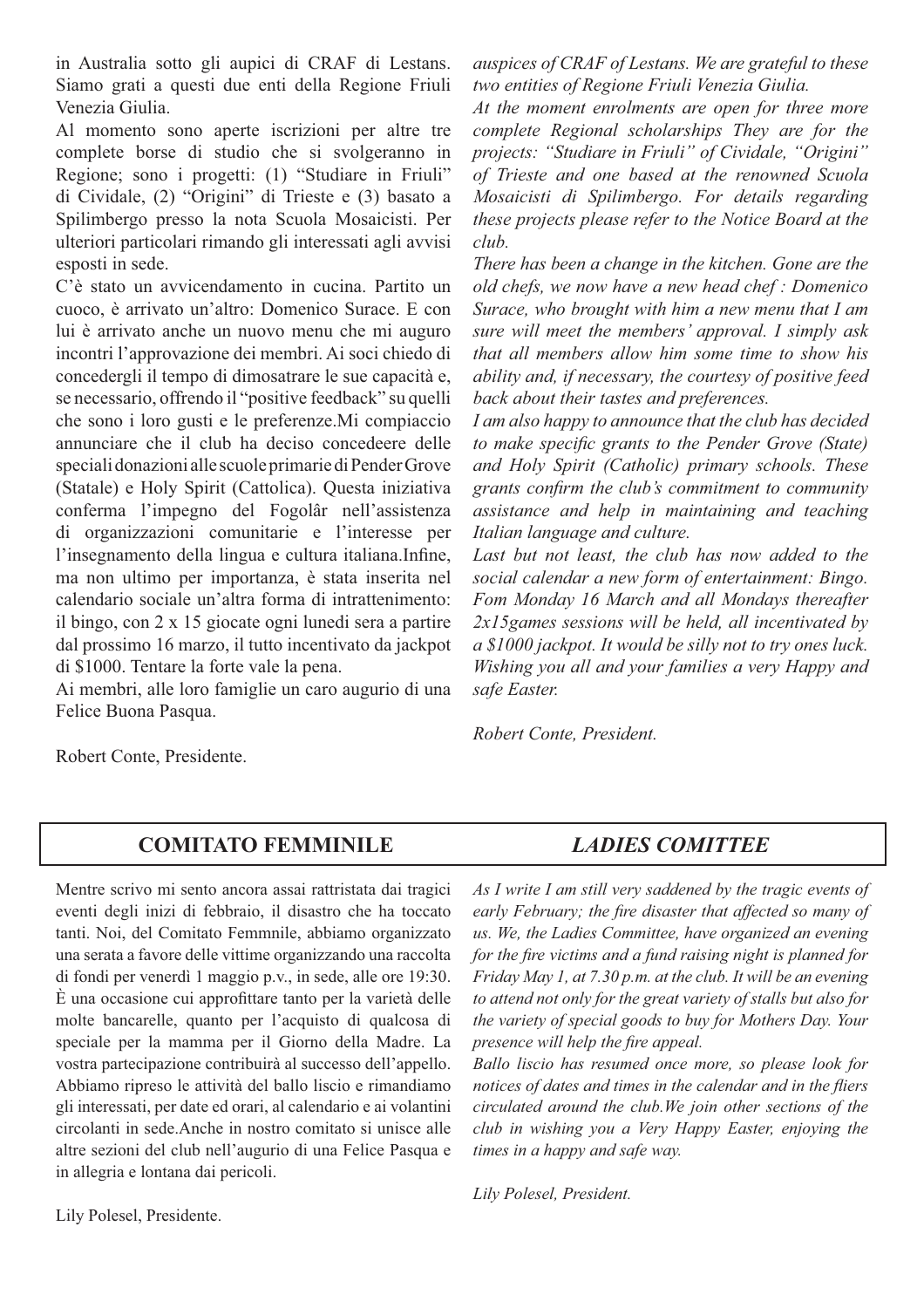# **DAL MANAGER** *FROM THE MANAGER*

*Once again it is my pleasure to add my say with a cordial greeting to members and sympathizers. This greeting is sent with best wishes for a happy 2009.We are going* 

Ancora una volta è mio vivo piacere farmi sentire con un sincero saluto ai soci, famiglie e simpatizzanti. Al saluto unisco anche i migliori auguri per un felice 2009.

Stiamo attraversando un periodo di profonda triestezza causata dai roghi che stanno sconvolgendo tante aree dello Stato e ai familiari delle numerose vittime estendo preghiere ed i sensi di profondo cordoglio.Vedo con soddisfazione che il club continua ad essere di grande attrazione sia per i soci sia loro familiari e amici, specialmente in occasioni come il Natale e Capodanno quando fu registrato il pieno assoluto. La vostra assiduità continui!



Babbo Natale al Furlan Club ricevuto da allegri grandi e piccini.

*Father Christmas at Furlan Club received by happy young and old.*

Nelle pagine che sguono sarà pubblicato il calendario sociale. Confido che esso serva nella scelte preferenziale fra le attività programmate per i prossiomo trimestre. A tutti il mio grazie ed un cordiale saluto.

social calendar is published. I am confident it will help *you make your preferential choices for what has been organized for the next quarter. To all of you, my thanks and a greeting.*

Ross Cannataro, Manager

## **CORO FURLAN** *FURLAN CHOIR*

È al di là di fuori di ogni discussione che fra le attività del trimeste a cavallo tra i due anni, quella di maggior risalto è stata la gita alle ciliege. Non soltanto per l'alto numero dei convenuti collegati ad ambedue i cori, ma anche per essere andata in porto sotto il costante scrosciare della pioggia che, strada facendo, ha forzato la comitiva prima fermarsi a Geelong per il pranzo (anzichè a Queenscliff) e poi modificare la direzione di rotta dai ciliegieti della Mornington Peninsula a quelli dei Dandenongs. Questioni di poco conto, che in nessun modo hanno influito nè sul successo dell'iniziativa, nè al piacere di "stare insieme" che, a conti fatti, era appunto il motivo della escursione.

Fra le ultime prestazioni del coro si ricorda: la devotissima Messa di Mezzanotte di Natale al Centro Assisi e l'accompagnamento del rito per i caduti in Russia celebrato a Lysterfield sotto gli auspici dell'Associazione Reduci di Russia.Grazie all'interessamento di Sedeglianesi in Australia il coro ha recentemente ricevuto in omaggio dal Gruppo Corale "Armonie" di Sedegliano gli spartiti delle musiche composte sui "Salmi" del defunto, celebre Servita Padre Davide Maria Turoldo, lavori che il coro si ripropone di introdurre nel proprio repertorio. Un grazie sentito ai Sedeglianesi in Australia e al Gruppo Corale "Armonie".

*Ross Cannataro, Manager.*

*It is beyond any doubt that among the activities of the last quarter of the year, the one that stands out over the others was the trip to the cherries. Not only in terms of the high number of members of both choirs taking part, but also for having been run under the constant rains that, as the day progressed, forced the tourists first to stop in Geelong for lunch (instead of Queenscliff) and then change destination from the cherry orchards of Mornington Peninsula to those in the Dandenongs. Matters of little the importance that did not in any way influence the success of the event, nor to the pleasure of "being together" that, in the end, was the reason for the outing. Among the exhibitions of choir, two stand out: the devotional singing of Midnight Mass at Assisi Centre and the accompaniment of the rite celebrated for the Fallen on the Russian Front at Lysterfield under the auspices of the Russian Returned Combatants Group.Thanks to the interest of Sedeglianesi in Australia, the choir has recently received from the Choral Group "Armonie" the gift of music sheets composed to the "Psalms" of the late, celebrate Servite Fr Davide Maria Turoldo, that now will be included in its repertoire. Sincere thanks to Sedeglianesi in Australia and to the Choral Group "Armonie".*

*by the bushfires that are ravaging so many parts of the State. To the families of the many victims go my prayers and heartfelt sympathy. I note with satisfaction that the club continues* 

*through a period of deeply felt sadness brought about* 

*to be of great attraction to members, families and friends, especially on the occasions such as the last Christmas and New Year activities when it registered a "full house". May your support well continue!* 

*In the following pages the*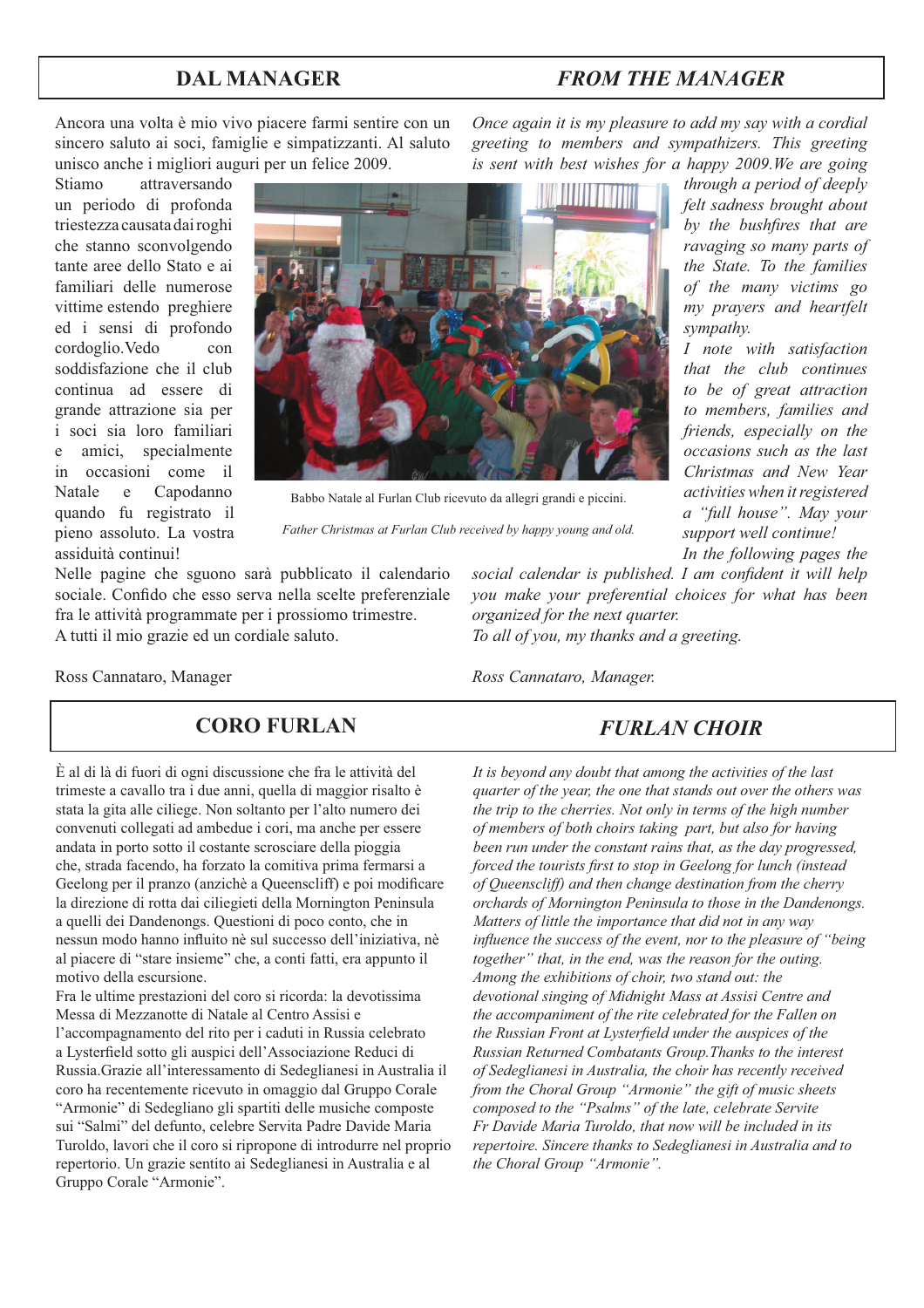### **SOTTO COMITATO CULTURALE** *CULTURAL SUB-COMMITTEE*

Anche quest'anno cinque ragazzi australiani di origine friulana hanno fruito del Progetto Visiti dell'Ente Friuli nel Mondo ed hanno trascorso buona parte delle

loro vacanze scolastiche di fine anno sui banchi di una istituzione scolastica friulana Questa edizione del progetto - la quinta - si è presentata con una novità in quanto appoggiata, per quanto riguarda gli studenti provenienti dalle aree anglofone, all'Istituto Tecnico Commerciale "G. Marchetti" di Gemona la cui preside è la Prof.ssa Laura Decio. I cinque studenti prescelti sono tornati dall'Italia lo scorso 11 febbraio ed erano: Gian Marco De Poloni di Perth, Nadia Baldassi Winderlich di Adelaide e Christopher



I partecipanti al Progetto Visiti 5 alla partenza da Tullamarine. Con Egilberto Martin (da s. a d.) Christopher Pase, David Luisetto, Gian Marco De Poloni, Nadia Winderlich-Baldassi e Helen Croatto.

*The participants to Visiti 5 Project at departure from Tullamarine. With Egilberto Martin (l. to r.) Christopher Pase, Davide Luisetto, Gian Marco De Poloni, Nadia Winderlich-Baldassi and Helen Croatto.* 

Pase, Helen Croatto e Davide Luisetto di Melbourne. Ad essi e alle loro famiglie sarà d'obbligo, i prossimi mesi di luglio-agosto, restituire l'ospitalità ai cinque compagni friulani con i quali i nostri ragazzi hanno condiviso la prima mandata dell'invidiablile esperimento.

Segnaliamo altre quattro importanti attività in campo educazionale e del tutto gratuite: (1) il "Progetto Studiare in Friuli" del Convitto Paolo Diacono di Cividale già in corso dalla scorso mese; (2) il "Progetto Origini" le iscrizioni per il quale scadono il 15 Aprile; (3) soggiorno di studio presso la Scuola Mosaicisti di Spilimbergo, e, (4) Concorso per un biennio di studi al Collegio del Mondo Unito dell'Adriatico di Duino. Per maggiori dettagli si vedano gli avvisi esposti all'albo.

*Five more Australian students of Friulian origin have taken advantage of Ente Friuli nel Mondo's Progetto Visiti and spent a good part of their summer school* 

> *vacation in the classrooms of a Friulian scholastic institution. This edition of the project - the fifth - presented itself with a novelty as it was linked, as far as students alighting from English speaking countries, to the Istituto Tecnico Commerciale "G. Marchetti" of Gemona, the principal of which is Prof. Laura Decio.The fi ve students, who returned from Italy last February 11, are Gian Marco De Poloni of Perth, Nadia Baldsassi Winderlich of Adelaide and Christopher Pase, Helen Croatto and Davide Luisetto of Melbourne who, during*

*next July-August, will offer hospitality to the five Friulian students with whom our students shared the first leg of this envious experiment.* 

*Attention is drawn to four other important activities in the educational field, all free of charge: (1) "Progetto Studiare in Friuli" of Convitto Paolo Diacono of Cividale already up and running since last month; (2) "Progetto Origini" the applications for which close on April 15; (3) a study period at the Scuola Mosaicisti di Spilimbergo, and, (4) a biennial course of studies at Collegio del Mondo Unito dell'Adriatico of Duino. For further details please check the notices on display on the Notice Board.*

## **GRUPPO PENSIONATI** *PENSIONERS GROUP*

Sono stati oltre 220 i convenuti al pranzo di Natale, lo scorso dicembre, nel cui numero c'erano anche diversi convitati appartenenti alle organizzazioni per anziani delle parrocchie del vicinato. Come vuole la consuetudine, dopo il gustosissimo pranzo, a tuttui è stato servito il tradizionale panettone. L'occasione è stata rivestita di aggiunto interesse con una mastodontica lotteria ricca di 12 premi. Le attività del corrente anno

*220 patrons took part in the Christmas dinner last December, which included a number of members of elderly organizations of nearby parishes. After the delicious lunch, all present were served with the traditional dessert of "panettone". The day was enriched by the added interest of a gigantic raffle with 12 prizes. The activities of the current year started off with the well attended monthly lunch held on February 18. They*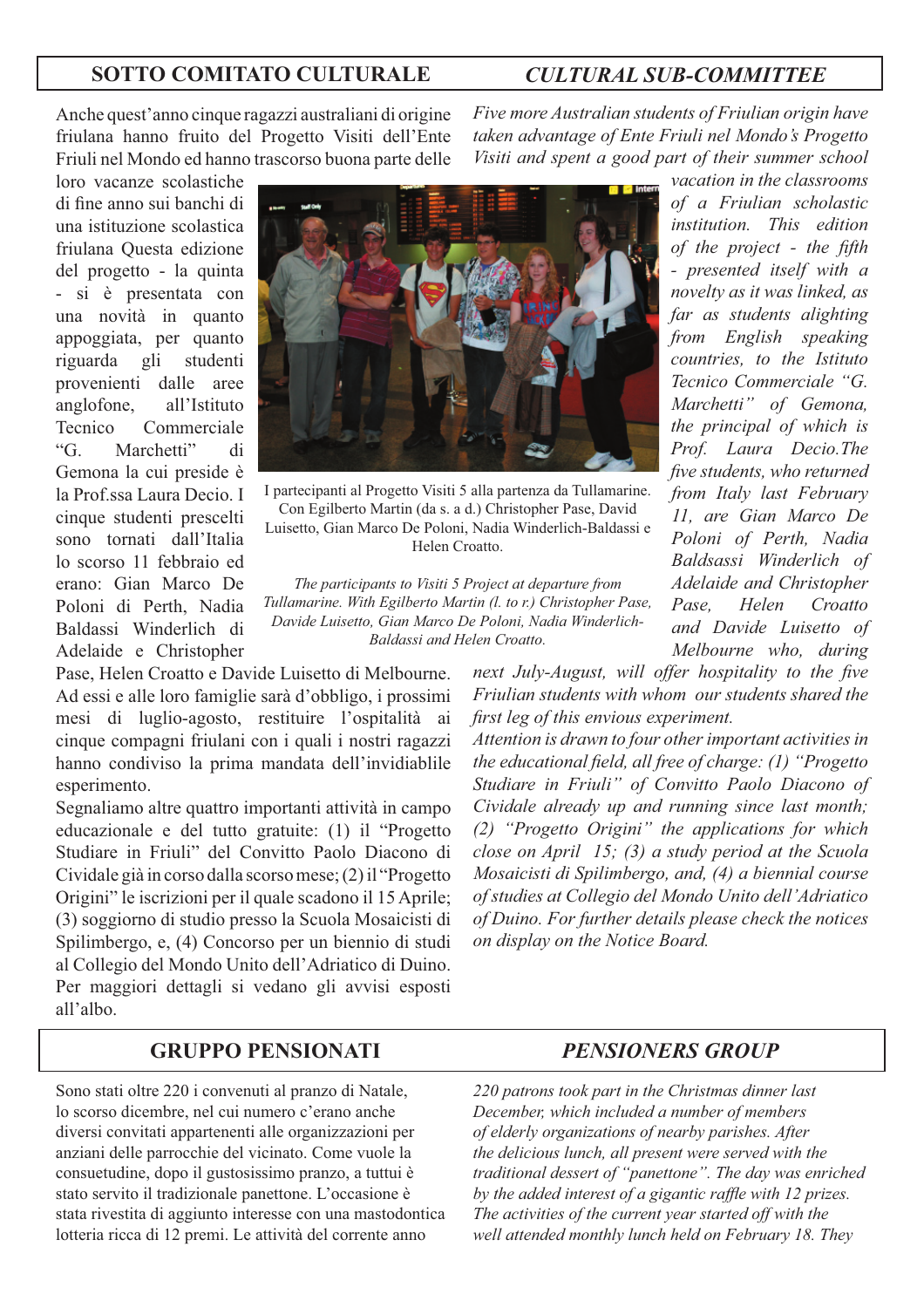sono state avviate dal pranzo mensile del 18 febbraio coronato da buona attendenza. Continueranno, quindi, con quelli del 18 marzo, 8 aprile e 6 maggio ai quali incontro. tutti "i coscritti di una volta" sono invitati a partecipare. Si ricorda che gli appuntamenti di aprile e maggio coincidono, rispettivamente, con i tradizionali "speciali" di Pasqua e del Giorno della Madre. A tutti l'augurio di Buona Pasqua.

## **SEZIONE ALPINI** *ALPINI SECTION*

"Fantastico" è stato descritto il picnic di Natale degli Alpini tenuto all'ombra delle maestose piante che fanno da corona alla palazzina del Museo. L'aggettivo calza non soltanto quello che è stato il liscio svolgimento del programma e la confortante presenza di numerosi commilitoni, famiglie e amici, ma anche il risultato della ricca lotteria che, ha fruttato un ricavato che si aggira attorno \$1500, subito destinato al fondo di ristruttura del monumento. Il nuovo anno ha avuto inizio domenica 15 febbraio con il duplice evento, avvenuto in sede, dell'assemblea generale che ha confermato - in attinenza con le previsioni - tutte le posizioni esecutive, nonchè il rinnovo del tesseramento. Per quanto concerne il prossimo futuro, tra il 4 e l'11 marzo la Sezione ha organizzato una escursione in Tasmania per commilitoni e amici. Il seguente 23 ha organizzato una Messa, in sede, accompagnata dal coro in suffragio delle vittime degli incendi. Quindi si ricorda il picnic di Pasquetta con appuntamento ai girdini del Museo e la tradizionale gita/pellegrinaggio a Mt Buller nella prima domenica di maggio (2/5). Chi desiderasse intraprendere la trasferta a Mt Buller in autobus è pregato di prenotare contattando il presidente della Sezione Aldo Zanatta (9459 8902), il vice presidente Riccardo Meneguzzi (9889 4649) o il segretario Carlo Buzzi (9460 3015).

*will continue with the lunches on March 18, April 8 and May 6 at which all "past conscripts" are invited to take part. Please note that the April and May appointments coincide, respectively, with the traditional "specials" of Easter and Mothers Day. To one and all: Happy Easter.*

*The Alpini Christmas picnic has been described as "fantastic". It was held under the majestic trees surrounding the Museum building. The adjective*  fits to not only the smooth running of the event and *the comforting number of comrades, their families and friends present, but also by the result of the rich lottery which netted some \$1500 promptly transferred to the Monument Refurbishment fund. Activities for the current year began on Sunday, February 15, with the double barrel event held in the club house, of the general assembly which confirmed - as widely anticipated - all the executive positions, and the membership's renewal. As far as the near future is concerned, the Section has organized a tour of Tasmania between March 4 and 11 for comrades and friends; on March 22 it has organized a Mass at the club accompanied*  by the choir in memory of the bushfire victims. We *would also like to remind you about the Pasquetta picnic at the Museum gardens and the traditional pilgrimage/trip to Mt Buller on the first Sunday in May (2/5). Those wishing to attend by bus to the latter activity are asked to book with Section's President Aldo Zanatta (9459 8902), vice president Riccardo Meneguzzi (9889 4643) or secretary Carlo Buzzi (9460 3015).*

## **SEZIONE BOCCE** *BOCCE SECTION*

Con le nuove compertizioni alle prime schermaglie, buoni indizi, in relazione a quanto ce da attendersi nel futurro, sono stati ottenuti sia dagli uomini ed ancor meglio delle donne che si sono classificate seconde al Freccia Azzurra nel torneo di apertura dell'anno. Il giorno 8 c.m. sui nostri bocciodromi si svolgerà la gara iniziale della "President Cup" la competizione di doppio aperta a federati e non federati con accoppiamenti a sorteggio, che ci si augura continui nel futuro. Si tratta di una contesa ricca d' interesse e non solo agonistico in quanto dotata di un lauto monte premi di \$500. Il

*With the new competitions just started, good indications in so far as what is expected to come, were obtained by the men and even better by the ladies, who were runners up to Freccia Azzurra in the opening tournament of the year.* 

*On the 8 inst. our courts will host the "President Cup" - a doubles competition for federated and non-federated players paired by draw, a tournament that is hoped will continue long into the future. It will be a contest replete of antagonistic interest, made more so by the attractive sum of \$500 in prize monies. Then, on March 22 and*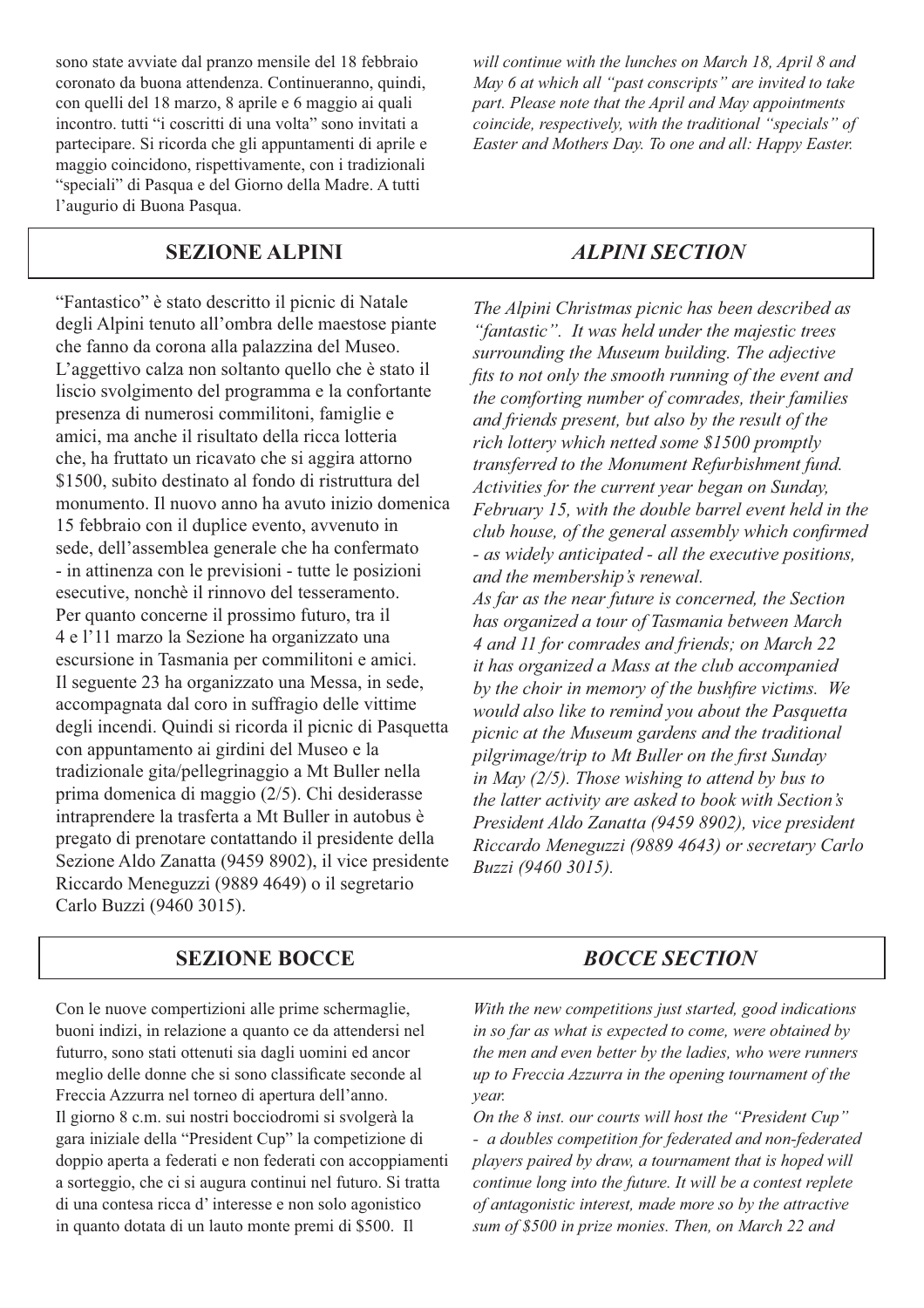22 marzo, sempre in casa, si dipaneranno la gare del singolo donne della Federazione alle quali hanno già adereito le bocciatrici del Veneto, Casa d'Abruzzo, Freeccia Azzurra, Knox, Baracca e nonchè la nostra rappresentativa. Da non dimenticare le prossime gustose pasta nites il 27 marzo e il 22 maggio. Buona Pasqua.

Anno nuovo e le competizioni continuano con tre squadre ammesse alle categorie B, C ed E del campionato autunnale. I primi risultati sono di buon auspicio al ripetersi del successo riportato dai nostri colori nella scorsa stagione. Al fine di ottenere ciò ed assicurare la necessaria continuità i dirigenti, ancora una volta, estendono l'invito a chiunque - uomo o donna, grandi e piccoli - intendesse dedicare il suo tempo libero a questa disciplina sportiva, considerando associarsi alle squadre del Fogolâr. Tutti sono molto benvenuti.

# **DI QUESTO E DI QUELLO** *OF THIS AND THAT*

Don Ivan Bettuzzi, la guida dei giovani pellegrini dell'Arcidiocesi di Udine al World Youth Day di Sydney, che furono ospiti del nostro Fogolâr sulla strada del ritorno in patria, ci ha voluto ricordare con un messaggio augurale di Natale. Poichè tali auguri giunsero quando la scorsa edizione era già stampata ci permettiamo di estenderli al lettore ora sostituendo, con il sicuro benestare di d. Ivan, "Nadâl" con "Pasche".

Il gravissimo disatro naturale degli incendi che ha funestato il Victoria lo scorso mese, ha preso di mira, fra i tanti, anche la famiglia della socia Anna Maria Sguerzi quando la casa costruita dal defunto marito Mario, a Kinglake, dove viveva il figlio Giovanni, la moglie Vivian ed i nipoti Brodie e John è stata divorata dalle fiamme nel drammatico spazio di alcuni secondi. Pur perdendo tutto, la famiglia è rimasta miracolosamente indenne. È commovente annotare che, indenni, sono pure rimasti i due maestosi pini piantati anni prima da Mario nel cortile per ombreggiare la casa.

Dall'ultimo numero del notiziario del Fogolâr di Roma abbiamo appreso della visita dei Danzerini di Lucinico a Roma dove hanno portato al pubblico le danze tipiche della Roseane, la Furlana e la Stajare. Danze che, trenta e passa anni addietro, durante la tournee del gruppo in Australia, sono state determinanti all'avvio del nostro balletto folkloristico. A Roma i danzerini sono stati ricevuti in udienza anche da S.S. il Papa al quale hanno donato la "Preghiera del Folklorista" composta da un'altra figura conosciuta dai nostri membri, il poeta Enzo Driussi.

*still at home, the women Federation singles will be on stage, which will be contested by our team and teams from Veneto, Casa d'Abruzzo, Freccia Azzurra, Knox and Baracca clubs. Please remember our next, yummy pasta nites - one on March 27 and the other on May 22. Buona Pasqua.*

## **SQUASH** *SQUASH*

*New year and new competitions are continuing with three teams playing in the B, C, and E Grades of the Autumn Pennant. The results to hand so far seem to augur well for the colors to repeat the successes of last year. In order to ensure this and maintain much needed continuity, the management once again extends an invitation to anyone - men and women, big or small - wishing to dedicate their spare time to this sport, to consider joining the Fogolâr teams. They will be very welcome.*

*Fr Ivan Bettuzzi, the guide of the young pilgrims from the Archdiocese of Udine to the World Youth Day in Sydney, that were guests of our Fogolâr on their way home, has remembered us with Christmas greetings. As the greetings arrived when the previous issue was being printed, we now pass them on to the reader substituting,, with Fr Ivan's tacit approval, Christmas with Easter.*

The great natural disaster of the fires that hit Victoria last *month, has also targeted, among others, the family of member Anna Maria Sguerzi when the house built by her late husband Mario at Kinglake where her son Giovanni, wife Vivian and grandchildren Brodie and John reside, was reduced to ashes in a matter of a few dramatic seconds. Though the family lost everything, it was miraculously spared personal harm. It is poignant to note that also unscathed were the two majestic pines that Mario had planted years back in the yard to provide shade for the house.*

*From the last edition of the newsletter of Rome's Fogolâr, we read of the visit of Danzerini di Lucinico to Rome, where they entertained the public with the typical dances of la Roseane, la Furlane and Stajare. Thirty or more years ago, during the Danzerini Australian tournèe, these dances were decisive to the start of our folkloric group. In Rome the Danzerini also had an audience with His Holiness, the Pope, to whom they presented the "Preghiera del Folklorista" composed by another fi gure known to our members, the poet Enzo Driussi.*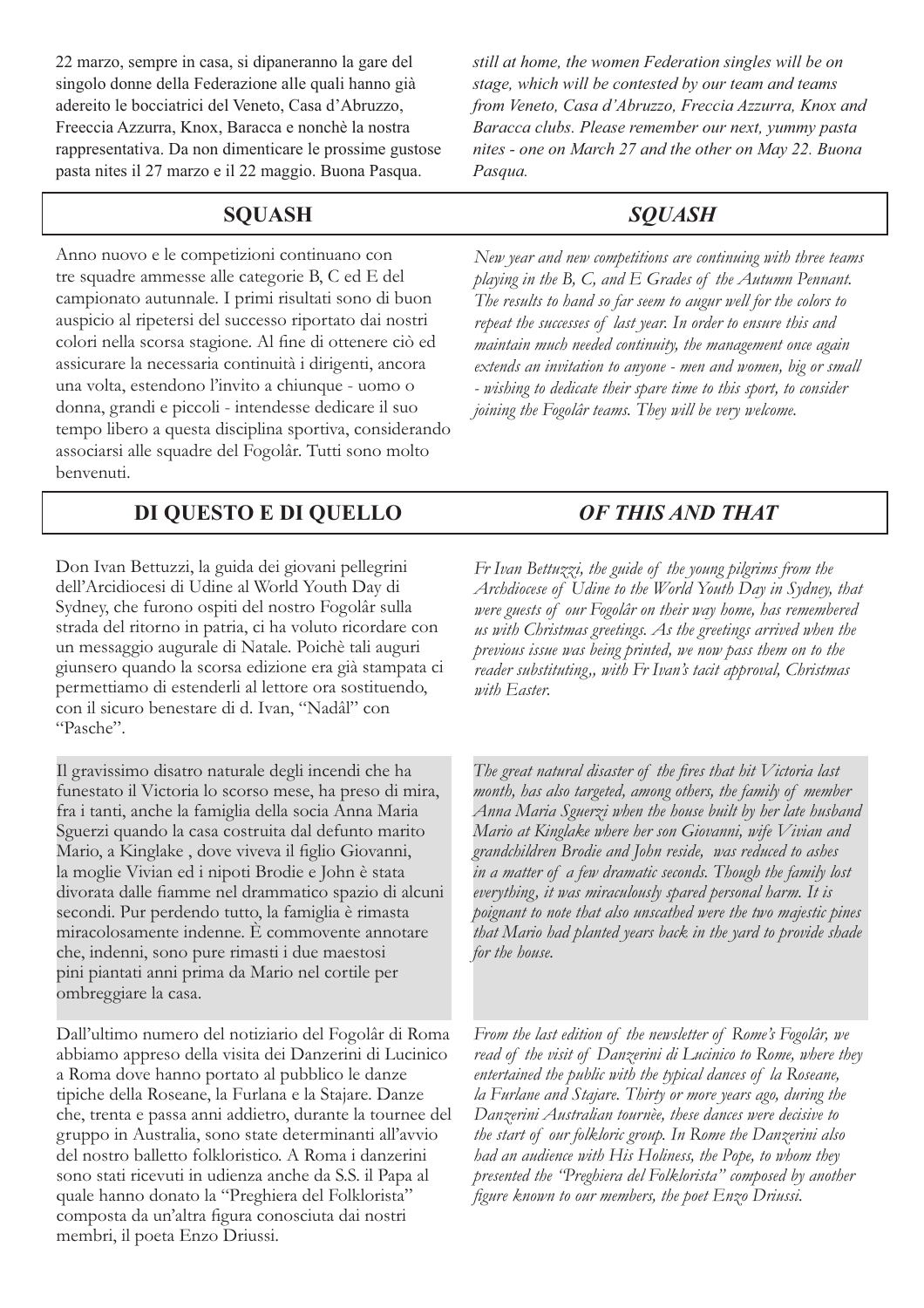Il Comune di San Vito al Tagliamento è uno dei più sensibilizzati ai problemi ambientali. Lo conferma quando suelle sponde di tre suoi bacini artificiali di depurazione ha predisposto, attraverso il consorzio Ponte Rosso, la piantagione di 30 mila pianticelle lacustri di una canna particolarmente ottimale per una ulteriore azione depurativa delle acque prima della immissione nel corso del Fiume Roja.

A calendario del Fogolâr di Adelaide, il prossimo 25 aprile, c'è in programma una grande colazione celebrativa nella Riccorrenza di Anzac Day. Organizza l'attività, per conto della comunità italiana, il Comites del South Australia.

Nel Fogolâr di Brisbane c'è stato un avvicendamento che non accadeva dal 1987. Tony Olivo, dopo 22 anni al timone, lo ha passato in consegna ad un nuovo presidente, il sig. Pio Martin. La carriera di Tony entro il comitato risale agli Anni 70 ed include anche quattro anni come tesoriere. Il suo ritiro, però, non è definitivo in quanto continua nel direttivo come consigliere. Con Tony s'è ritirata anche la segretaria Brunella Novello, che sarà sostituita da Luisa Martin, e il vice presidente Eliseo Vogrig al quale è subentrato Salve Agnola. A Pio, Luisa e Salve le nostre congratulazioni e a Tony, Eliseo e Brunella il meritorio "grziis par il ben fat".

Per l'occasione del lancio della mostra AMMER sono stati graditi ospiti del club; il vice console dr Giulio Ianzolla, il sindaco di Darebin Cr Diana Asmar, l'on Carlo Carli, il Prof. Piero Genovesi direttore di IAI, il cav. Alfredo Arquaro, pres. Camera di Commercio Italiana, i sigg.ri Leo Crulcich e Angelo Cecchi (del Club Trieste), Pino Bartolomè (Circ.Città di Fiume), Eddy Vorano (Famiglia Istriana SC), Ugo Romanin (già consultore FVG), Pietro Inserra (Patr. Inas), Luciano Bini (part. Enasco) e Andrew Rosemberg (3AW).

Un recente rimpasto dovuto al ritiro per ragioni di salute dell.ex-presidente JohnPoggioli, è avvenuto anche nel Fogolâr (Club Italia) di Sydney. Questo è il nuovo direttivo: Sergio Lauretti, presidente; Guerrino Speranza e Filiberto Donati vice presidenti; Fausto Sut, tesoriere e Ben Sonego, Antonio Santodomingo, Carmine Santodomingo, Peter Bertolissio e Valerio Cavaroli, consiglieri.

Nello spazio di alcune brevi settimane, il Fogolâr e l'Assoc. Sedeglianesi in Australia, hanno perso un altro loro pioniere: Firmino (Sergio) Valoppi. Sergio viene mestamente ricordato per aver servito il club in diverse riprese nel comitato e come co-fondatore dell'Assoc. Sedeglianesi. Alla vedova, Palmira, e alla famiglia il nostro corot.

È stato un difficile intervento operatorio quello cui è stato sottoposto il socio Dante Alessio lo scoso mese. Ma tutto è andato bene. Auguri!

*The Municipality of San Vito al Tagliamento is one of the more sensible to ecological problems. This was confirmed when, on the banks of three of its sedimentary artificial basins, it organized, through the management consortium Ponte Rosso, the planting of 30,000 seedlings of a reed particularly indicated to further purify the waters before transferring them to the Roja River.*

*Adelaide's Fogolâr will celebrate Anzac Day on April 25 with a big luncheon. The activity is organized on behalf of the Italian community by Comites of South Australia.*

*Something that had not occurred since 1987 has happened In Brisbane's. Tony Olivo, after 22 years at the helm, has handed the presidency over to Pio Martin. Tony's career on the committee goes back in time to the 1970's and includes a stint*  of four years as treasurer. His retirement is not definitive as *he has decided to stay in the committee as councilor. Brunella Novello, secretary, has also retired along with Tony, and is succeeded by Luisa Martin, and vice president Eliseo Vogrig has been replaced by Salve Agnola. To Pio, Luisa and Salve our congratulations and to Tony, Eliseo and Brunella a much deserved "well done!".*

*On the occasion of the launch of the AMMER Exhibition the following were welcome vistors to the club: Giulio Ianzolla, Italian vice consul; Cr Diana Ansar, Mayor of Darebin; Hon Carlo Carli, MP; Prof. Piero Genovesi diRector of IAI; cav. Alfredo Arquaro, pres. Italian Chamber of Commerce; Messrs Leo Crulcich and Angelo Cecchi (Trieste club); Pino Bartolomè (Circ. Città di Fiume); Eddy Vorano (Famiglia Istriana SC); Ugo Romanin (former consultor FVG; Pietro Inserra (Patr. Inasd); Luciano Bini (Patr. Enasco) and Andrew Rosemberg (3AW).*

*A recent change has occurred even in the Sydney Fogolâr (Glub Italia) when former president John Poggiol retired for health reasons. The new board is now made up by Sergio Lauretti, president; Guerrino Speranza and Filiberto Donati, vice presidents; Fausto Sut ,treasurer and Ben Sonego, Antonio Santodomingo, Carmine Santdomingo, Peter Bertolissio and Valwerio Cavaroli, councillors.*

*In the space of few short weeks, our Fogolâr and the Assoc. Sedeglianesi in Australia have lost another pioneer: Firmino (Sergio) Valoppi. Sergio is fondly remembered for having served the club as committeeman at various times and as co-founder of the Association. To his widow, Palmira, and family we extend our sympathy.*

It was a difficult surgical intervention the oneundergone by *member Dante Alessio last month. However, it was succesful. Congratulations.*